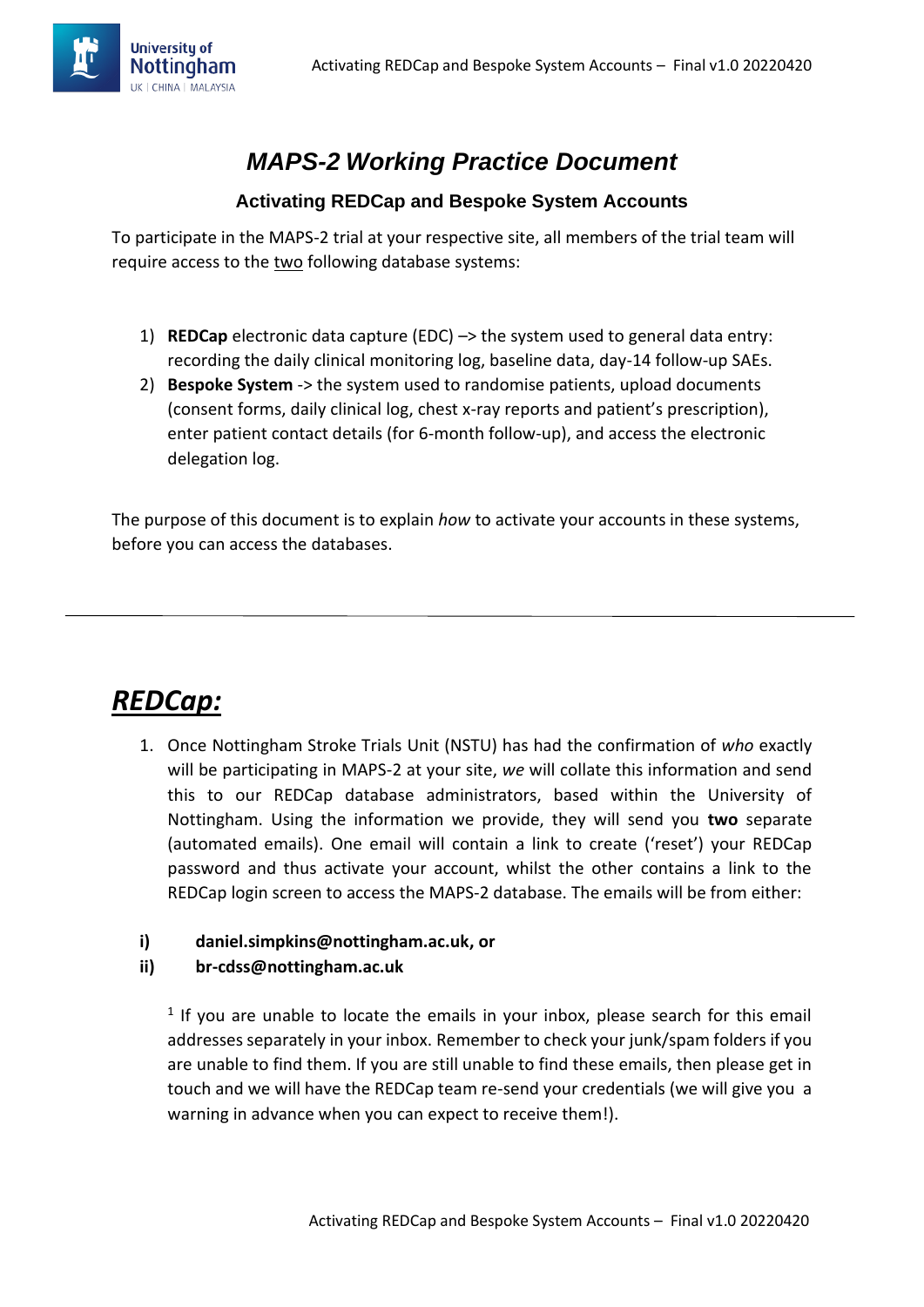

### 2. Once located, the emails should look like below. Email #1:

[This message was automatically generated by REDCap]

A REDCap account has been created for you in which your REDCap username is Click the link below to set your new password and log in.

After logging in, please make sure to set up your password recovery question, which will allow you to use the 'Forgot your password?' link on the login page without the need to contact the REDCap Administrator. You will be prompted to set your recovery question on the My Projects page, but you can also set it on your 'My Profile' page under 'Login-related options'.

Set your new REDCap password Also, please note that your REDCap user account has been given an expiration date (18-01-2024 09:14 -- 1094 days from now), which means that after that time you will no longer be able to access REDCap. You will, however, be given a warning prior to your account expiration in case you need to inquire about changing the expiration date (if applicable).

In this email, click the link in the last paragraph. This will take you a page where you will be asked to set up a recovery question, which will then allow you create a new REDCap password by selecting the 'Forgot your password?' link.

3. Once you have set up a recovery question, proceed to 'verify' your REDCap username. This should look like the below:

### **REDCap Password Recovery**

You may use this page to reset your REDCap password. You must first provide your REDCap username, and once it is verified as an authentic REDCap account, you will then need to answer a security question that you have previously set for yourself. If you answer the security question correctly, an email will be sent to you containing a link allowing you to reset your password and then log in to vour account.

| Username:<br>and the control of the control of the |                |  |
|----------------------------------------------------|----------------|--|
|                                                    | erify username |  |

\*If you try and 'verify' your username without setting up a recovery question then this process will not work, and the below error message will appear:

#### **O CANNOT RESET PASSWORD FOR**

The username cannot be reset due to one of the following reasons: 1) It is not a valid REDCap username, 2) You have not yet set up a security question for your REDCap account, or 3) The password for this user is not able to be reset in REDCap because it can only be reset using an outside resource at your institution.

If you are not sure what to do now or are not sure where or how to reset your password for this account, please contact your REDCap administrator.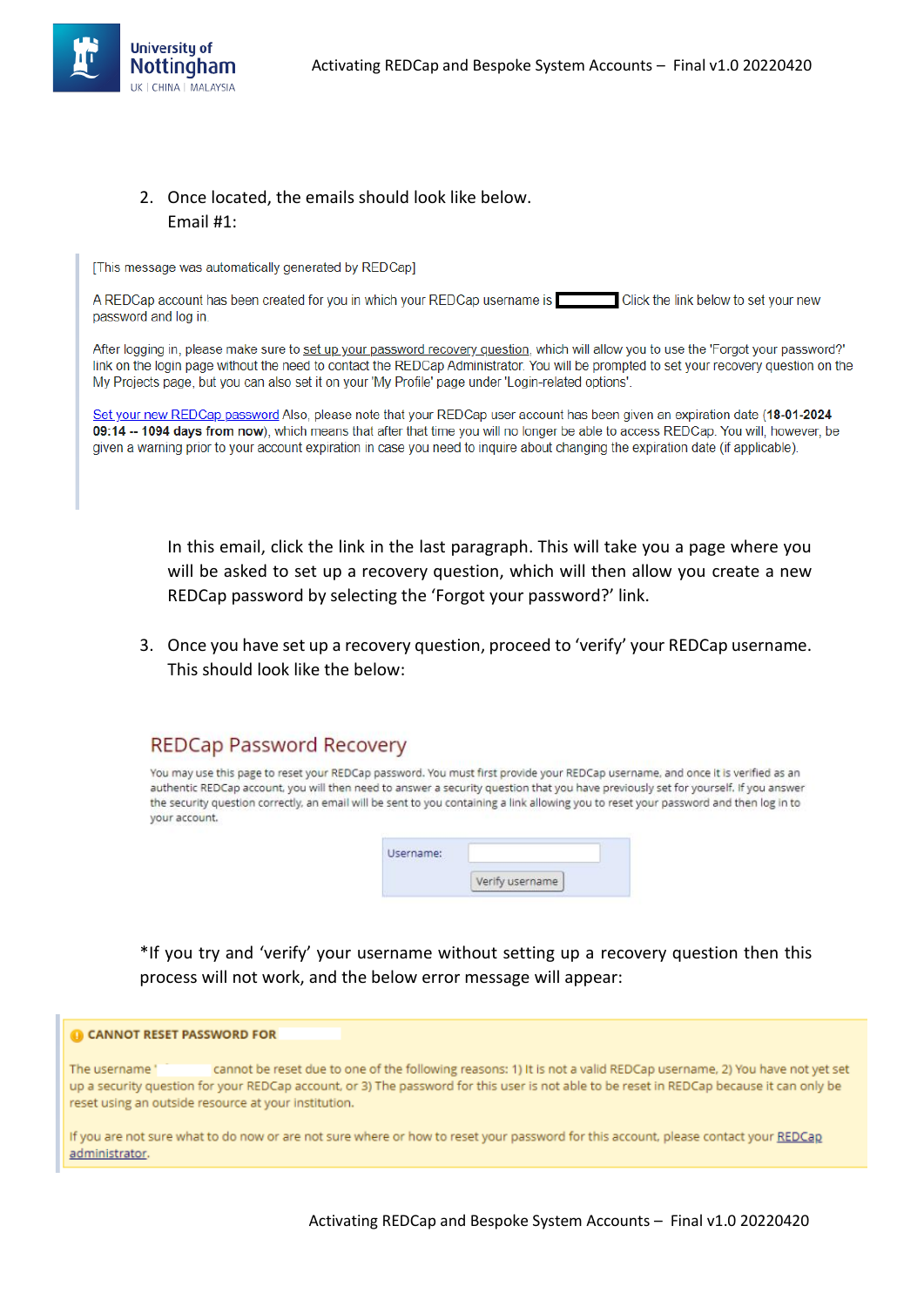

Once done correctly, you should be able to reset your password.

4. Email #2 should look something like the below:

[This message was automatically generated by REDCap]

You have been given access to the REDCap project named MAPS-2 Using your user name XXXX you may log in to the project using the link below.

https://cdss.nottingham.ac.uk/redcap/

After clicking the link at the bottom of the email, this should direct you to the below page, where you can log into REDCap using your username and password:



#### Log In

| Please log in with your user name and password. If you are having trouble logging in, please contact Clinical Database Support<br>Service (cdss@nottingham.ac.uk). |           |        |                       |  |
|--------------------------------------------------------------------------------------------------------------------------------------------------------------------|-----------|--------|-----------------------|--|
|                                                                                                                                                                    | Username: |        |                       |  |
|                                                                                                                                                                    | Password: |        |                       |  |
|                                                                                                                                                                    |           | Log In | Forgot your password? |  |

5. Select 'MAPS-2' from the My Projects tab:

| <b>My Projects</b> | Collapse All<br>$\bullet$ Organize |                |     | Filter projects by title | $\boldsymbol{\mathsf{x}}$ | $\mathbf{B}$ |
|--------------------|------------------------------------|----------------|-----|--------------------------|---------------------------|--------------|
| Project Title      |                                    | Records Fields |     | Instruments              |                           | Type Status  |
| <b>BEET-Winter</b> | п                                  | 82             | 430 | 22 forms<br>2 surveys    | €                         | ☑            |
| <b>FINE-ST</b>     | ο                                  | 361            | 724 | 53 forms                 | ≋                         | ☑            |
| MAPS-2 Trial       | ο                                  | 6              | 399 | 10 forms<br>1 survey     | €                         | ☑            |

6. You should be directed to the REDCap homepage.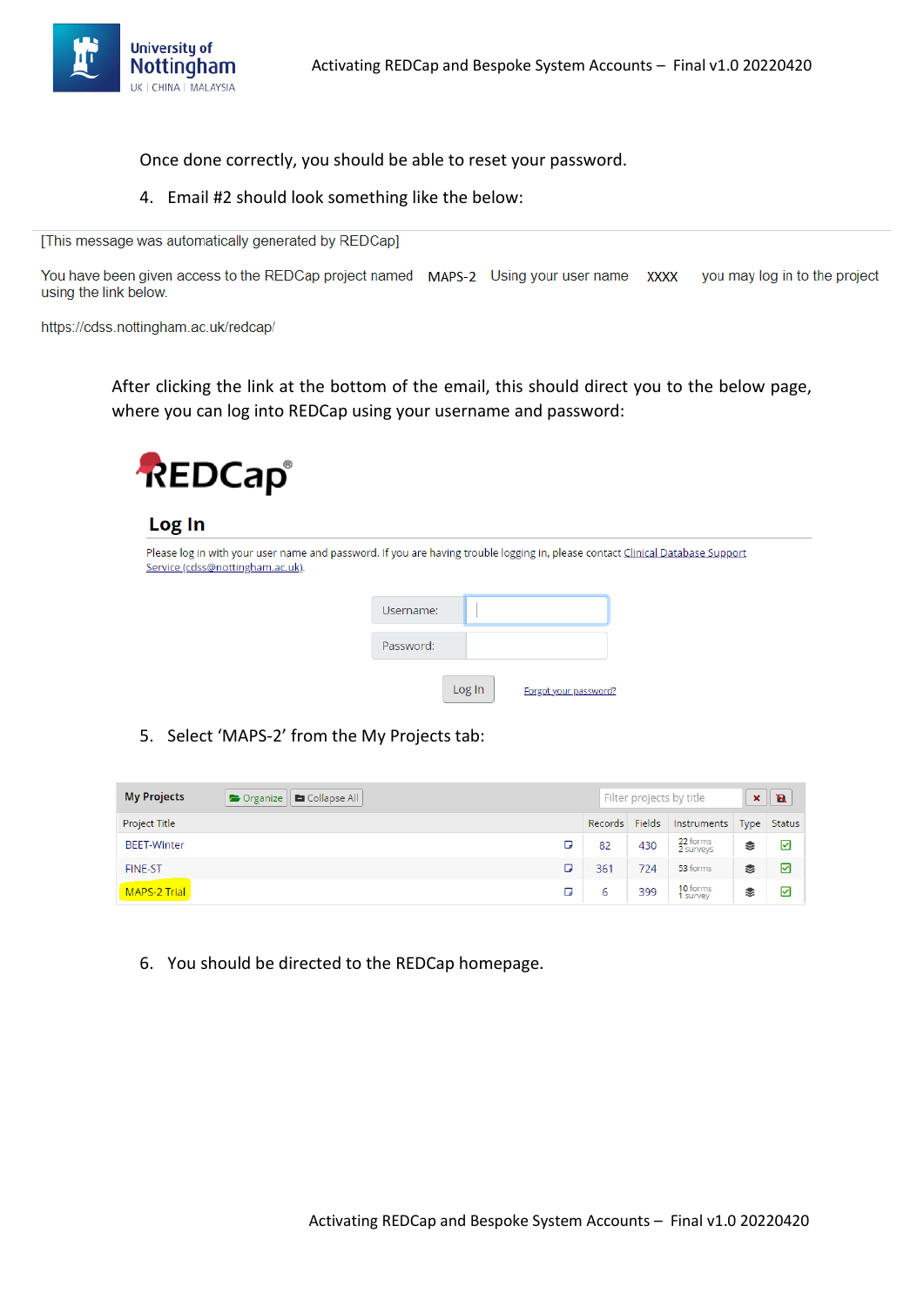

# *Bespoke System:*

1. Access to the bespoke system can only be achieved once users have access to the REDCap database. Once REDCap accounts have been created (and activated), it is the responsibility of Nottingham Stroke Trials Unit to go into the bespoke system and complete the investigator accounts for each member of the trial team. The Investigator accounts look like the below:



To create the update the accounts for each member of the trial team, Nottingham Stroke Trials Unit will require a written signature for each investigator. This can be from the investigator's signed CV, signed training log, or signed SOP compliance form.

2. Once investigators' accounts have been updated by Nottingham STU, we will send you an automated email from the system. The email, like the REDCap automated email, will contain a link that you will need to click. An example email is shown below:

Dear XXX,

We invite you to participate in the MAPS-2 trial, which recruits acute stroke patients in hospital with dysphagia and aims to improve functional outcomes with metoclopramide.

Please click here to respond. This is a necessary first step before you can be authorised using the online delegation log relating to the following hospital.

• COOX: XXX Hospital You have been assigned as the XXX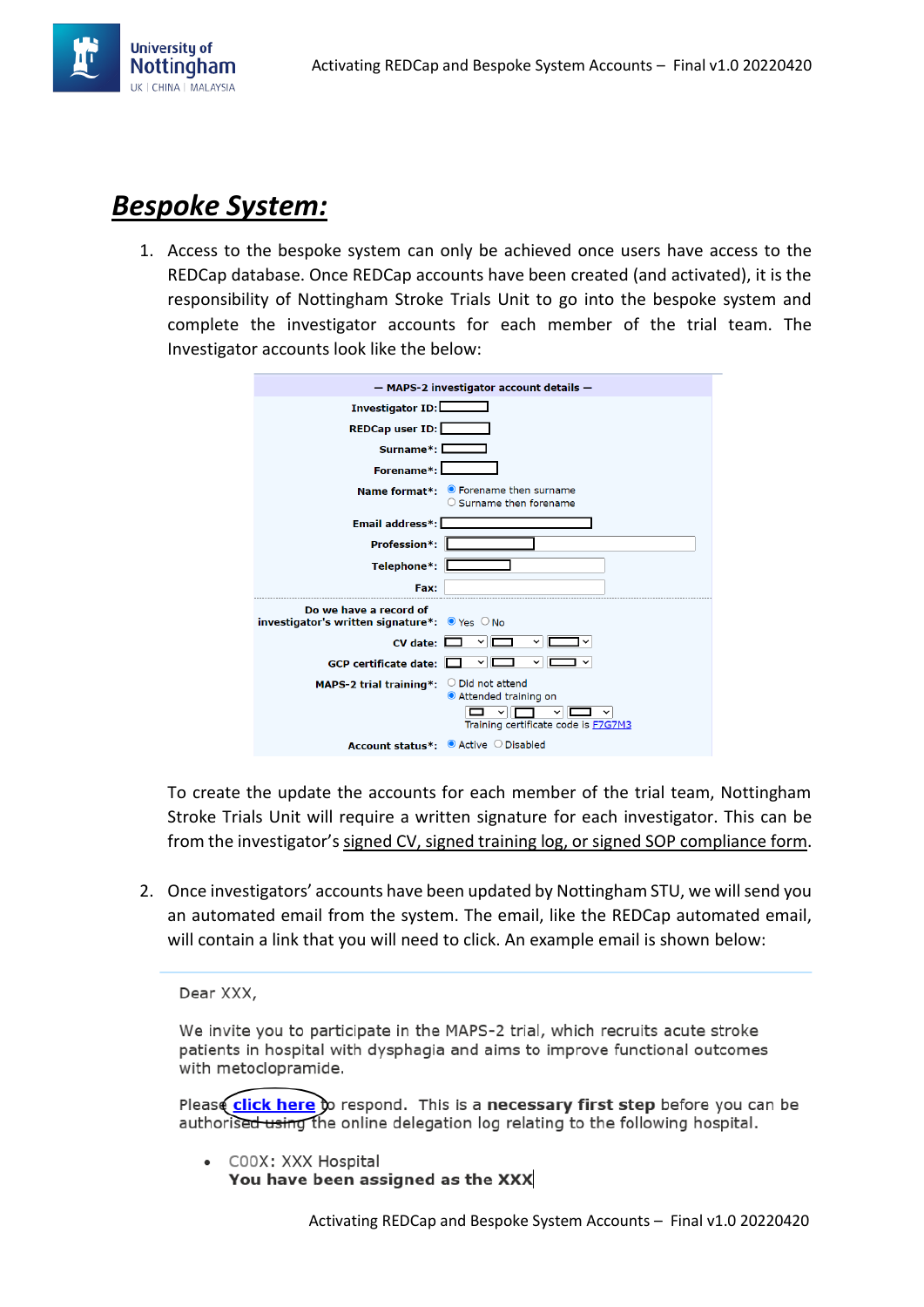

3. Click this link and it will take you to an account activation page, where you will be required to click your responsibilities in the trial. You will need to 'tick' whether you are trained to take informed from patients for clinical research, and also indicate whether you are trained to take biological samples (in MAPS-2, this refers to urine samples). This should resemble the below:



 $1$  Please ensure that you tick the correct responsibilities before activating your account. If the incorrect responsibilities are ticked, then you will need to be removed from the electronic delegation and then be re-added manually (which can be very time consuming!).

<sup>2</sup> Please also select the correct role from the drop-down menu. As of April 2022, there is now an option to select 'Site Administrator' from the drop-down (separate from PI & Site Investigator).

4. Confirm your selection. You should then appear on the electronic delegation log for your site, and your PI will receive an email notification, reminding them to authorise you. An example of the electronic delegation log is shown below:

| $\frac{\text{Log}}{\text{ID}}$ Investigator name/ID | Certificate/ Roles and | date trained responsibilities* | <b>Delegation log status</b> |
|-----------------------------------------------------|------------------------|--------------------------------|------------------------------|
| XXX                                                 | (Pending)              | <b>Site Investigator</b>       | (Not authorised)             |

5. The Principal Investigator is required to authorise all members of the research team, including themselves, on the electronic delegation log. Instructions on how to do this is detailed in step 7 of this section. Once staff have been authorised, the bespoke system can be accessed. To access the bespoke system, log into REDCap and click into 'MAPS-2'. In the left column homepage, select 'supporting site':

| <b>Project Bookmarks</b>     |  |
|------------------------------|--|
| <b>□</b> Add new participant |  |
| <b>□</b> Randomise           |  |
| <b>□ Supporting site</b>     |  |

Activating REDCap and Bespoke System Accounts – Final v1.0 20220420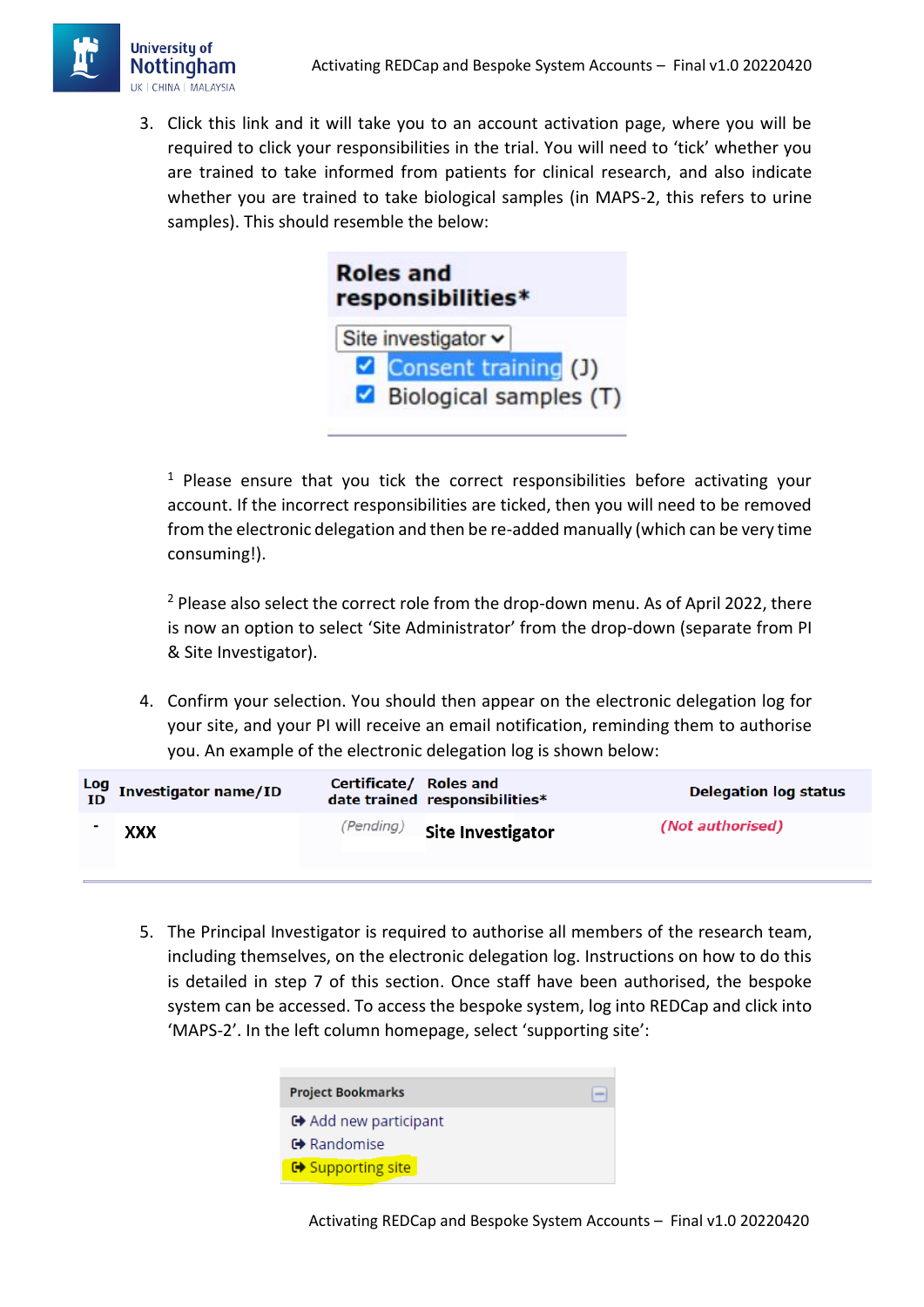

- 6. You should be directed to a page that resembles the below. Please note that you will not have the same accesses as Nottingham Stroke Trials Unit, which is why there appears to be more options:
	- · Participant list
	- · Data reports
	- · Site delegation log
	- **Central trial staff delegation log**
	- · Printable forms
	- · Investigator account manager
	- View your training certificate
- 7. **FOR PRINCIPAL INVESTIGATORS**. Once staff have activated their accounts, you are required to authorise them on the electronic delegation log. To do this, follow steps 5-6 and select 'Site delegation log'.
- 8. Your site delegation log should appear, with all staff listed as *Not Authorised*. This should resemble the below:

| $\frac{\textsf{Log}}{\textsf{ID}}$ Investigator name/ID | Certificate/ Roles and | date trained responsibilities* | <b>Delegation log status</b> |
|---------------------------------------------------------|------------------------|--------------------------------|------------------------------|
| XXX                                                     | (Pending)              | <b>Site Investigator</b>       | (Not authorised)             |

9. Towards the right side of each investigator listed, a drop-down box should show, allowing the option to authorise them. The responsibility boxes they ticked, as shown in previous step 3, will also be displayed. It is important the PI checks these boxes to ensure these responsibilities are correct:

| <b>Roles and</b><br>responsibilities*                                      | <b>Delegation log status</b> | <b>Action</b> |
|----------------------------------------------------------------------------|------------------------------|---------------|
| Site investigator $\sim$<br>Consent training (J)<br>Biological samples (T) | (Not authorised)             | Authorise     |